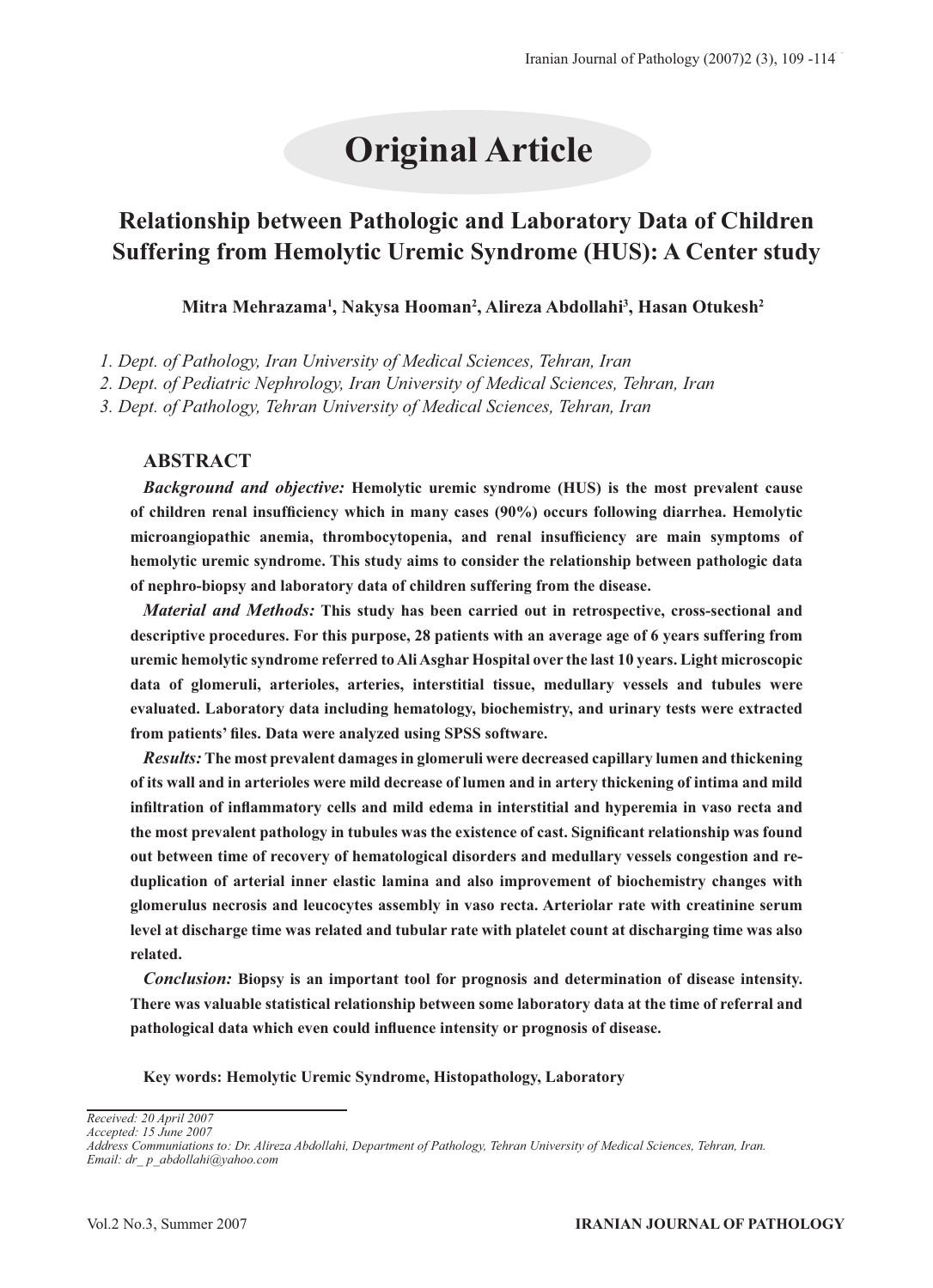#### **Introduction**

Temolytic uremic syndrome (HUS) is the **L**most prevalent cause of children renal insufficiency. Hemolytic microangiopathic anemia, thrombocytopenia, and renal insufficiency are main symptoms of hemolytic uremia syndrome. About 90 percent of cases occur following diarrhea which in 75% of these patients E. coli is entero-pathogen of diarrhea. In spite of some epidemic cases, most of cases of the syndromes are as sporadic (1). Endothelium damage of small vessels was observed after shiga toxin attachment and thrombotic microangiopathy of kidney, brain, liver, pancreas and heart and disease of other organs (2). Atypical HUS occurs usually following other basis illnesses and some genetic damages (3). In general view, renal damages is divided into variations of necrosis of cortex of renal, glomerular involvement, and arterial involvement. However, there is usually a spectrum of all damages, but this division is important because of its importance to disease prognosis. Arterial and arteriolar damages have more effect on renal consequence than glomerular damages (4). The clearest anomaly of kidney is edema of capillary endothelium which results in decreased capillary lumen. The basement membrane gets multilayered and there are usually fibrin thromboses (5). In arterioles, there are thrombosis, endothelium inflammation and edema and necrosis and wall mucoid changes. Thickening of arterial intima, necrosis, and thrombosis are also observed in medium-sized arteries (6).

In this study, we considered histopathologic data of involvement of different parts of kidney and compared them with laboratory data. For this purpose, histopathologic data were completely and separately evaluated (27 cases) and compared with laboratory data (7). In this respect, by considering biopsy of HUS patients, each pathologic data finds special meaning and could be used for making decision for treatment and prognosis.

#### **Materials and Methods**

This study was carried out based on retrospective, cross-sectional and descriptive procedure. Names and file numbers of all patients who underwent nephrobiopsy in Ali Asghar hospital over the last 10 years were drawn out from hospital archives. Thus, the study was carried out on 28 patients. Nephro-biopsy criteria in HUS were: renal insufficiency lasting for 2 or more weeks, presence of anuria, atypical HUS cases and relapse cases. Slides and blocks of these patients were isolated from files of Pathology Department and examined by light microscopy for considering histopathologic changes (biopsy taken early in the course of the disease shows fibrinoid necrosis, intimal and subintimal fibrin deposits with red cell insudation, thrombosis, and endothelial cell proliferation in small arteries and arterioles). The glomeruli show acute ischemic changes and some may be infarcted. There is also mesangial endothelial swelling with mild, irregular cell proliferation accompanied by crescent formation. As the lesion progresses, there is an intense basophilic intimal thickening in the small arteries and arterioles that greatly restricts the vascular lumina. These mucoid intimal changes usually develop over several weeks, although they may be seen very early in the course of the disease. Aneurysmal dilatation accompanied by proliferation of some arterioles, particularly at the hilus of the glomerulos is a typical finding. For each patient, changes of glomerular damages (including sclerosis, decreased capillay lumen, mesangial fibrillation, thickening of capillary wall, thrombosis, necrosis, hyperemia, crescent and segmental solidification), arterial damages (thickening of media, thickening of arteries intima, thrombosis, necrosis, lipidentima, doubling of inner elastic layer, arterioles (thrombosis, necrosis , hyperplastic thickening , and decreased lumen), interstitial damages (acute and chronic inflammation, fibrosis), medullary vessels (hyperemia and leucocytes assembly in vaso recta), and tubular damages (necrosis, cast, atrophy) were separately considered (Table 1). All information including, age, gender, symptoms and laboratory data were drawn out from records and assigned into special tables of SPSS. Then, data were analyzed by the same software and frequency and mean comparison were determined using T-test, chi 2, Pearson correlation, and stepwise linear regression for various cases.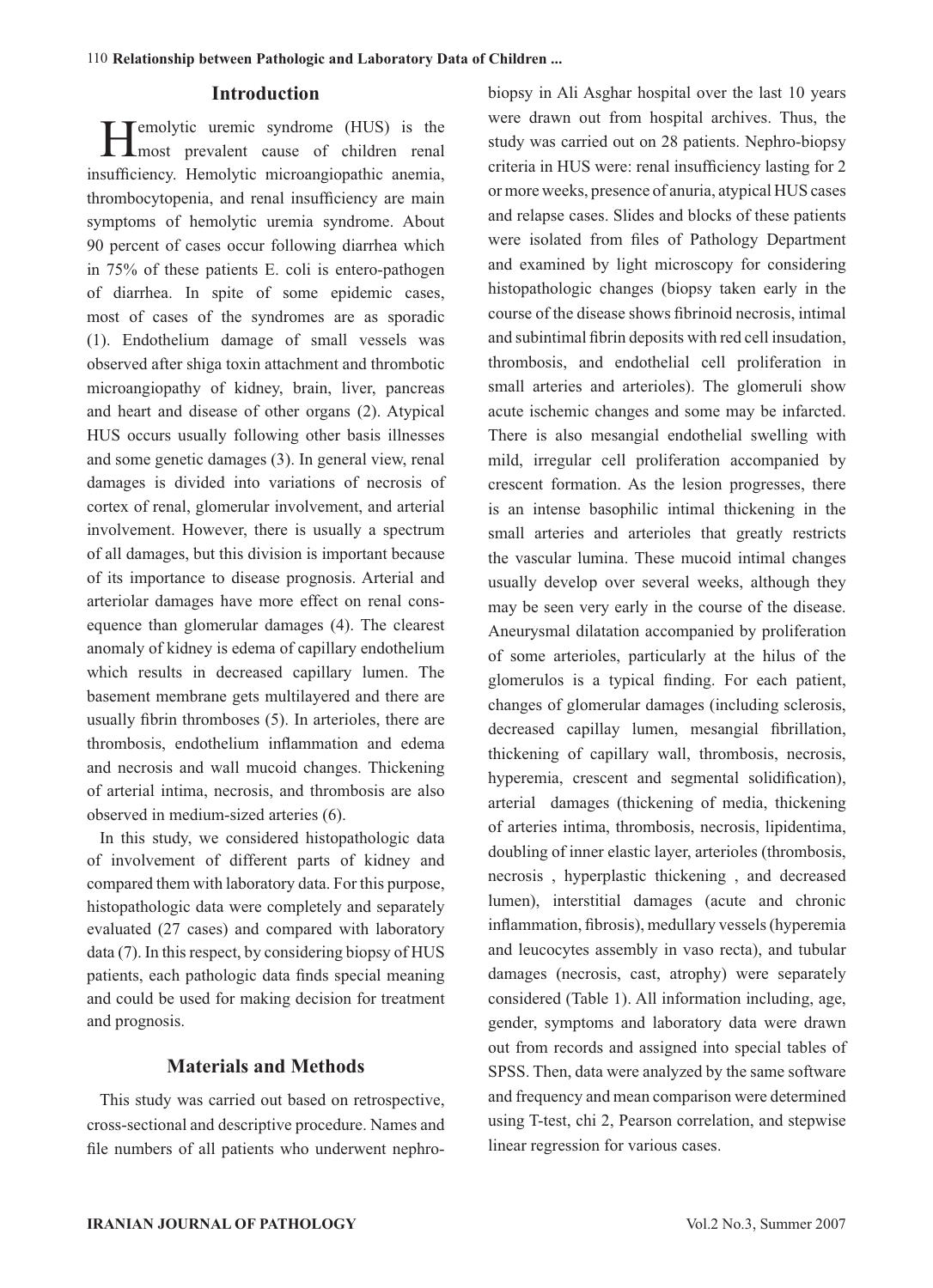**Table 1. Histopathologic renal damage intensity in HUS patients**

| Histopathologic damage types          | Mean  | S.D  |
|---------------------------------------|-------|------|
| Glomerular score                      | 11.04 | 3.76 |
| Glomerular sclerosis                  | 0.64  | 1.16 |
| Glomerular mesangial fibrilarity      | 1.43  | 0.50 |
| Glomerular thrombosis                 | 0.68  | 0.67 |
| Glomerular cellular proliferation     | 1.61  | 0.79 |
| Glomerular reduction in cap lumen     | 1.75  | 0.75 |
| Glomerular capillary loop thickness   | 1.61  | 0.69 |
| glomerular necrosis                   | 0.25  | 0.44 |
| Glomerular congestion                 | 1.07  | 0.72 |
| Segmental solidification              | 1.11  | 0.88 |
| Glomerular urinary space              | 1.00  | 1.91 |
| Glomerular cresent                    | 0.25  | 0.70 |
| Arteriolar lesion                     | 3.21  | 2.60 |
| Arterial thrombosis                   | 0.61  | 0.88 |
| Arteriolar hyperplastic thickening    | 1.25  | 0.97 |
| Arteriolar necrosis                   | 0.36  | 0.73 |
| Arteriolar reduction in luminal       | 1.79  | 2.35 |
| diameter                              |       |      |
| Arterial thickening                   | 2.46  | 2.38 |
| Arterial medial thickening            | 0.68  | 0.67 |
| Arterial thrombi                      | 0.39  | 0.69 |
| Arterial intimal lipid                | 0.18  | 0.48 |
| Arterial intimal thickening           | 0.93  | 0.60 |
| Arterial necrosis                     | 0.29  | 0.66 |
| Arterial reduplication inner          | 0.36  | 0.62 |
| Interstitium                          | 1.75  | 1.53 |
| Interstitial chronic inflammation     | 0.64  | 0.78 |
| Interstitial fibrosis                 | 0.39  | 0.63 |
| Interstitial edema                    | 0.71  | 0.85 |
| Medullary vessels                     | 1.14  | 1.04 |
| Leukocytes accumulation in vasa recta | 0.25  | 0.44 |
| Medullary vessel congestion           | 0.89  | 0.83 |
| Tubules                               | 2.43  | 1.07 |
| Tubular necrosis                      | 0.57  | 0.63 |
| Tubular casts                         | 1.14  | 0.59 |
| Tubular atrophy                       | 0.71  | 0.53 |
| Final score                           | 22.86 | 9.38 |

#### **Results**

In this study, 28 nephro-biopsy samples (20 boys and 8 girls) were isolated from 102 children suffering from HUS who hospitalized in Ali Asghar Hospital. The mean age was 6 years old  $(\pm 4.68)$ . In this regard, 20 children were boys (71.4%) and 8 children were girls (28.4%). Altogether, 5 patients recovered after less than 7 days, 4 patients between 7-14 days, 4 patients after less than 30 days and 8 patients more than 30 days and 7 patients remained without recovery and affected with chronic renal insufficiency or death (Table 2). We can note these points as significant issue changes in pathology of renal damage: the most prevalent damage of glomeruli was the decrease of capillary lumen and thickening of capillary wall (92.9%). The most prevalent damage of arterioles was mild decrease of lumen (39.3%) and the most prevalent damage of arteries was thickening of arterial intima (78.6%). Mild infiltratiFon of inflammatory cells and intermediate edema in interstitial tissue were both mild with the same degree (50%). Medullary vessels hyperemia was also noted (67.9%). The most prevalent pathology in tubules was the existence of cast (92.8%). Hematological indexes of paraclinical findings were as follows: white cell count  $= 11241$  $(\pm 5358)$  with 56% polymorphonulear and 39% lymphocytes, the average of hemoglobin =  $8.5$  g/dl  $(\pm 2/17)$ , MCV = 84  $(\pm 11)$  fL, platelet count = 71308  $(\pm 68347)$ , and reticulocyte count = 6%  $(\pm 5/7)$  and blood sedimentation rate =  $48/8$  ( $\pm$  35.3) mm/hour. Tests related to renal functions including average of creatinine at the beginning of hospitalization was 3.8 mg/dl ( $\pm$  2.5) and BUN = 60 mg/dl ( $\pm$  46). Meanwhile, 26 patients had microscopic hematuria and in 15 cases, specific-gravity of urine was over 1015. Eleven cases had pyuria. Urine pH in 6 cases was over 6 and in 5 cases was 5.5-6. In addition, 26 patients had proteinuria with different intensities. Average excretion of protein was 1390.7 ( $\pm$  997). Average level of serum Na = 129.5 ( $\pm$  15) meg/l, K= 4.2 ( $\pm$  0.95) meg/l, Ca = 835 ( $\pm$  0.6) mg/dl, P=5.78 ( $\pm$ 1/8) mg/dl, alkaline phosphatase =  $628 (\pm 1160)$  U/l, blood glucose = 110 ( $\pm$  42/8) mg/dl, uric acid = 8.76  $(\pm 4.12)$  mg/dl, SGOT=59.617 ( $\pm$  38.34) U/l, SGPT = 109.6 ( $\pm$  318) U/l, serum total protein = 5.78 ( $\pm$  1.14) g/dl, serum albumin = 3.43 ( $\pm$  0.7) g/dl, and LDH = 2006.8 (± 1723) U/l was also measured.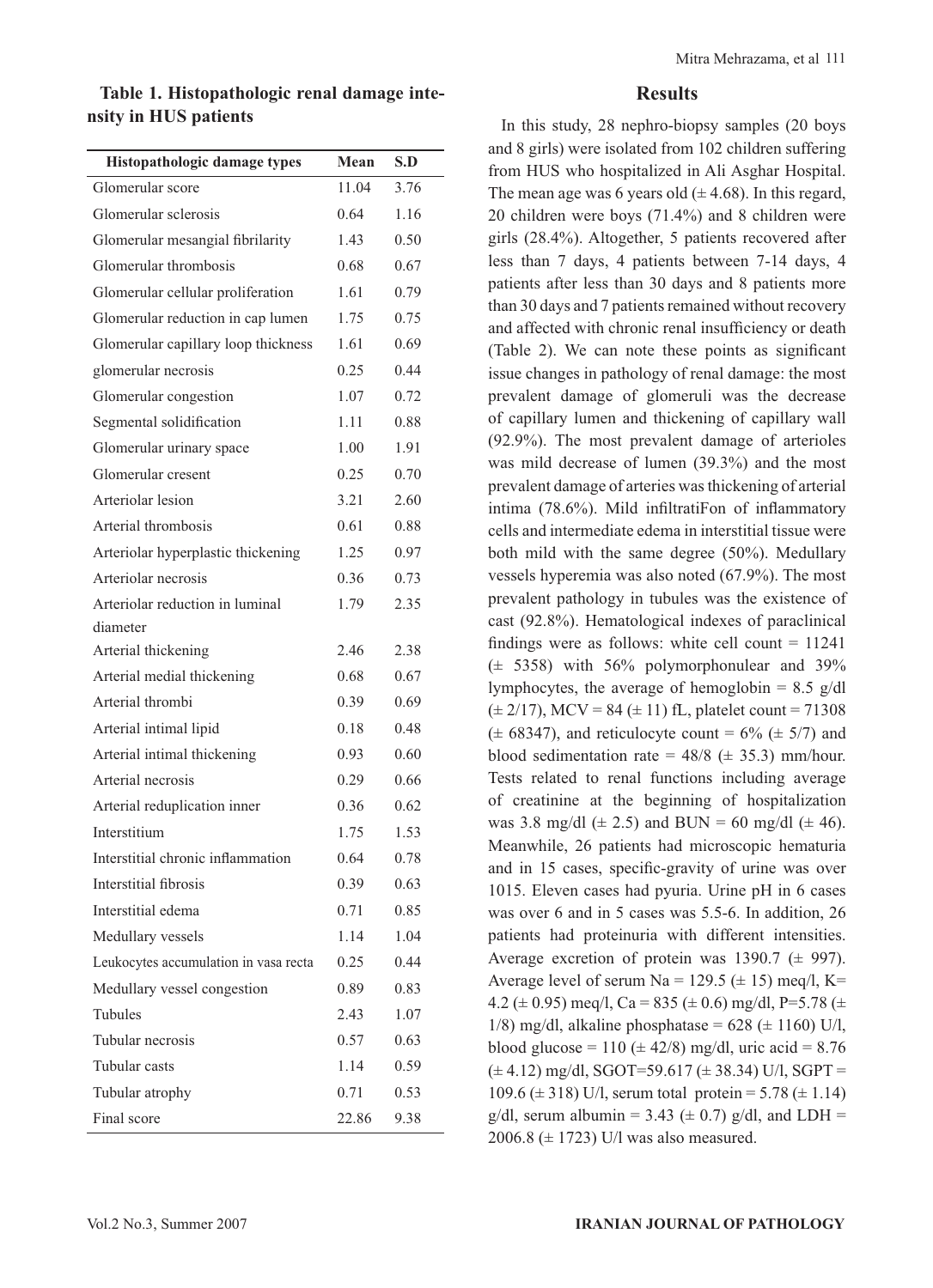| Untreated | $>30$ Dav | $15 - 30$ Days | 7-14 Days | $<7$ Dav |                       |
|-----------|-----------|----------------|-----------|----------|-----------------------|
|           |           |                |           |          | Clinical symptoms     |
|           |           |                |           |          | Hematological changes |
|           |           |                |           |          | Biochemical changes   |

**Table 2. Time of recovery from clinical and laboratory symptoms along hospitalization in HUS patients**

Significant statistical relationship was found out between glomerular rate with intensity of proteinuria (direct relationship,  $p = 0.04$ ), with intensity of hematuria (negative relationship,  $p = 0.013$ ), level of serum Ca (negative relationship,  $p = 0.041$ ), and blood sedimentation (positive relationship  $= 0.009$ ). Arteriolar rate related to intensity of hematuria (negative relationship,  $p = 0.043$ ) and blood Na (negative relationship,  $p = 0.011$ ). Arterial rate only related to intensity of pyuria (negative relationship,  $p = 0.011$ ). Interstitial rate had no significant relationship with none of the variables. Significant statistical relationship was found out between tubular rate and level of serum Ca (negative relationship,  $p = 0.049$ ) and blood sedimentation (positive relationship = 0.014). Medullary vessel rate related to white cells counts (positive relationship  $= 0.04$ ), intensity of hematuria (negative relationship,  $p = 0.049$ ) and serum albumin (negative relationship,  $p = 0.029$ ). Final rate had significant relationship with urine density (negative relationship,  $p = 0.033$ ), intensity of hematuria (negative relationship,  $p = 0.031$ ) and blood sedimentation (positive relationship  $= 0.019$ ). Using stepwise linear regression, we found significant and weak relationship between recovery time of hematological disorders and medullary vessels congestion and arterial reduplication of inner elastic lamina ( $p = 0.043$ ,  $r2 = 0.32$ ). We also found significant and weak relationship between biochemical changes improvement and glomerular necrosis and leucocytes assembly in vaso recta ( $p = 0.014$ ,  $r2 = 0.32$ ). Using Pearson correlation, we found significant relationship between arteriolar rate and creatinine at the time of discharge (positive relationship,  $p = 0.02$ ), tubular rate and platelet counts at the time of discharge (negative relationship,  $p = 0.019$ . By multiple stepwise linear regressions, arteriolar thrombosis showed statistical relationship with creatinine at the time of discharge  $(r2 = 0.28, p = 0.005)$ . Using binary logistic regression, we also observed relationship between proteinuria and glumerolosclerosis and also between ESR and tubular atrophy.

#### **Discussion**

Just as predicted, by knowing disease physiopathology, the relationship between intensity of glomerular involvement and proteinuria level was proved and especially also the relationship between glumerolosclerosis and proteinuria level was also confirmed. That is, higher the involvement of glomeruli, the more will be the intensity of proteinuria. Glomerular involvement and tubular involvement had diverse relationship with level of serum calcium; this hypocalcaemia is explainable by renal insufficiency. Arteriolar involvement had diverse relationship with level of serum Na and hyponatrumia is probably due to dilutional and renal insufficiency. Medullary vessels involvement which was defined by leukocyte assembly and also hyperemia had direct relationship with white cell counts in blood which is completely explainable. Glomerular and tubular involvement and final rate had direct relationship with increased ESR which indicates increased inflammation, anemia, and renal insufficiency. Finally, final rate had negative relationship with urine density which is explainable by tubulo-interstitial involvement. But glomerular, arteriolar, and medullary vessel involvement and also final rate showed negative relationship with hematuria which can not be explained and need more consideration. Beth et al found that if the average counts of white cells at the beginning of admission is10500, the risk of clinical pathologic damage progression would be 5 times. In this study, 13 patients out of 34 patients with over 13000 white cells suffered from more significant pathologic and clinical damages and only 5 patients with less than 13000 white cells showed progress in damages. In this study, the average of platelets were 42000 (29-122000) and hematocrit was 27% (23-29%) and BUN was over 20 mg/dl and also proteinuria and hematuria were also observed in urine and there was significant and direct relationship between less counts of platelet and HCT and more level of BUN and proteinuria and hematuria with damage intensity (8). Elliott et al observed sever anemia and the counts of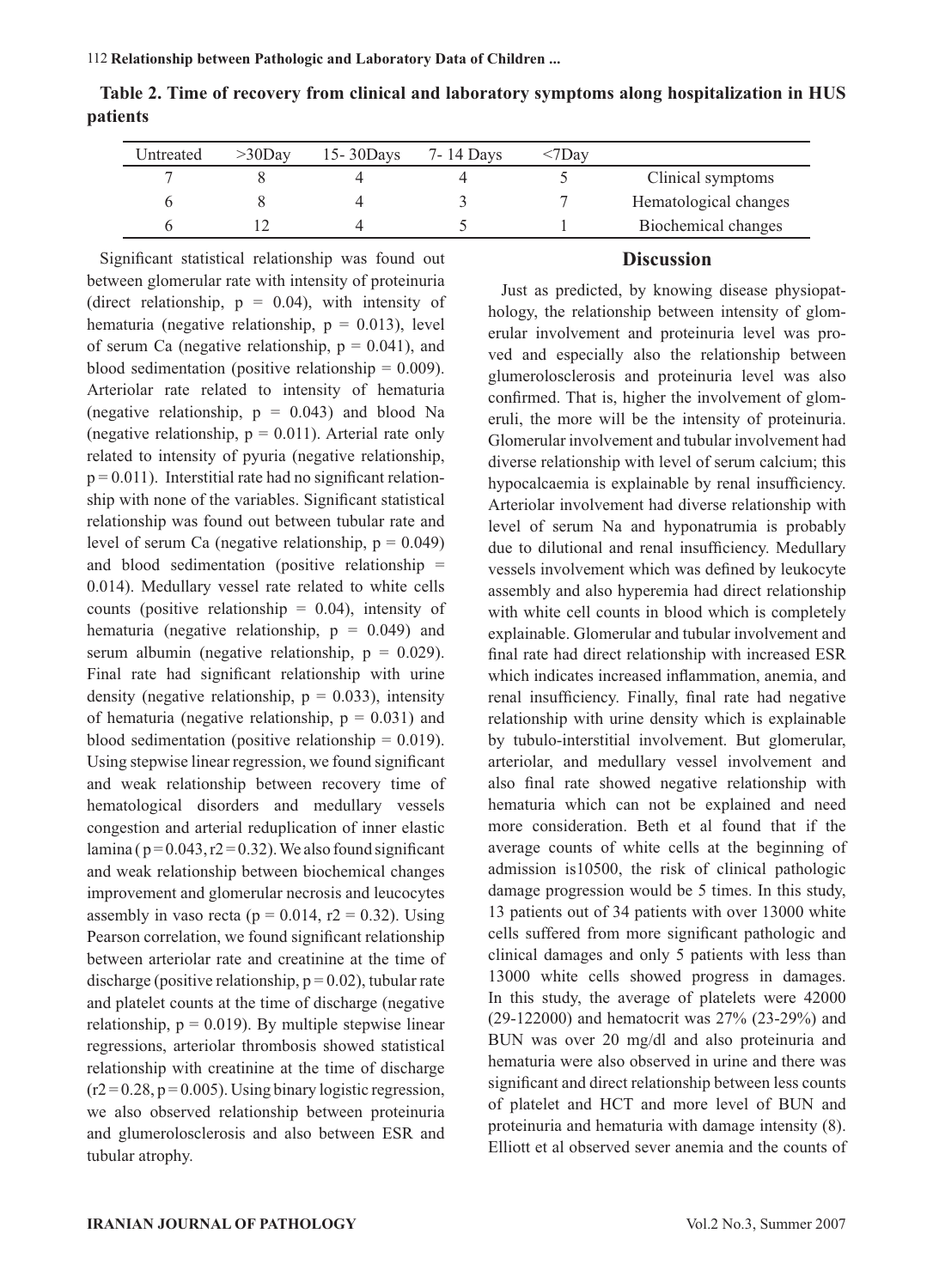platelets was less than  $20 \times 10^9$  liter which conformed to the intensity of glomerular involvement and the result of other studies (9). Nakisa et al highlighted direct relationship between white cell counts and clinical implications which resulted in surgical operation (10-17). However, white cell counts were above 20000 and serum albumin was less than 3 g/dl, because of colon and ileum perforation and complete colon gangrene and megacolon toxic, implications and damage intensity were more significant. Laboratory data in these patients included 17420 white cells, 61% PMN, 7.5% hemoglobin, level of serum Ca was 8.3 mg/dl, level of serum K was 4/5 meq/l, serum glucose was 115 mg/dl, ceratinin level was 4 mg/dl and albumin level was 3.4 g/dl. These laboratory changes were also associated with intensifying pathologic damages, especially glomerular damages (10-17). Bailey showed that glomerular changes in histopathology findings were the most significant. The changes ranged from endothelial edema to degeneration of endothelial cells and capillary wall thickening and thrombosis which were observed in most glomerules but not all of them and in those patients whom these changes were resistant to treatment or lasted for along time, next biopsy showed glomerulosclerosis. In these patients with glomerular damages, there were decreased counts of platelets, sever anemia, normal or increased white cells counts, high reticulocyte, schistocyte, Bur and Helmet cell in PBS, low serum Na level , high serum K level, proteinuria, and RBC casts in urine test and negative Coombs test and decreased C3 and C4 complements, decreased albumin and slightly an increase of hepatic enzymes and normal coagulation tests of PT and PTT, and these changes were comparable with pathologic damage severity, especially glomerular and arteriolar damages. In our studies, the most prevalent damages were glomerular damages and ranged from decreased capillary lumen and thickening of capillary wall to increased glomerular cellularity and fewer crescents formations. In our studies, we also observed increased white cell counts, decreased Hb, and platelets counts, increased reticulocytes, decreased serum Na level and increased serum K level and 2-3 times increased hepatic enzymes. We also observed microscopic hematuria and proteinuria in urine test. Glomerular damages and arteriolar thrombosis had positive relationship with arteriolar thrombosis and creatinine level of serum. There was also significant statistical relation between glomerular damages and proteinuria as well as hematuria severity. In our studies, infiltration

of mononuclear (MN) and polymorphonuclear (PMN) inflated cells was also clearly observed in interstitial tissue and interstitial tissue rate had no significant relationship with none of the variables (11). But Van Setten in contrast to our results observed infiltration of mononuclear (MN) and polymorphonuclear (PMN) inflated cells in glomerules and even considered it as a primarily damage and noted a relation between level of infiltration of these cells with chemokine level of MCP-1 and IL8. Chemokines level which is released from different renal cells including endothelial, mesangial, proximal tubular epithelial cells, and fibroblasts has direct relationship with level of infiltration of inflated MN and PMN cells, especially MN in glomrules and consequently causing severer pathologic damages (12). These different results need more consideration. In most studies such as Elliott et al and Bailey, coagulation tests were normal and had no relation with pathologic damages (9, 11). In previous studies as well, such as Bailey et al, Coombs test was negative and had no relation with pathologic damages (11-15). Elliott et al observed increase of serum indirect billirubin in the absence of haptoglobin and high LDH in serum which is not only an indicator of degradation of RBC but also an indicator of histological damages severity and tissue ischemic damages (9). Unfortunately, in our study, haptoglobin was not measured but conforming to that study, LDH was increased in serum with the average of 2006.8 ( $\pm$  1723) and was proportional to histological damages severity, especially glomerular damages. An interesting point which was noted by Ishikawa et al was that increase of polymorph nuclear inflated cells and plasma level of granulocyte elastase-α1-proteinase inhibitor complex or GEPIC was associated with increase of endothelial damages in biopsy and HUS severity (13-16); however, unfortunately, it was impossible for us to measure GEPIC and in our study mean percent of PMN was 56% and we found no relationship between that and histological damages and endothelial damages. Another interesting point which was noted by Chandler et al is that they observed increased plasma level of prothrombin fragment and T-PA and D-Dimer and these abnormalities were associated with increased histological damages severity, azothemia and severer thrombocytopeni (14) and in this study, these coagulation products were considered as causes of damage to endothelium.